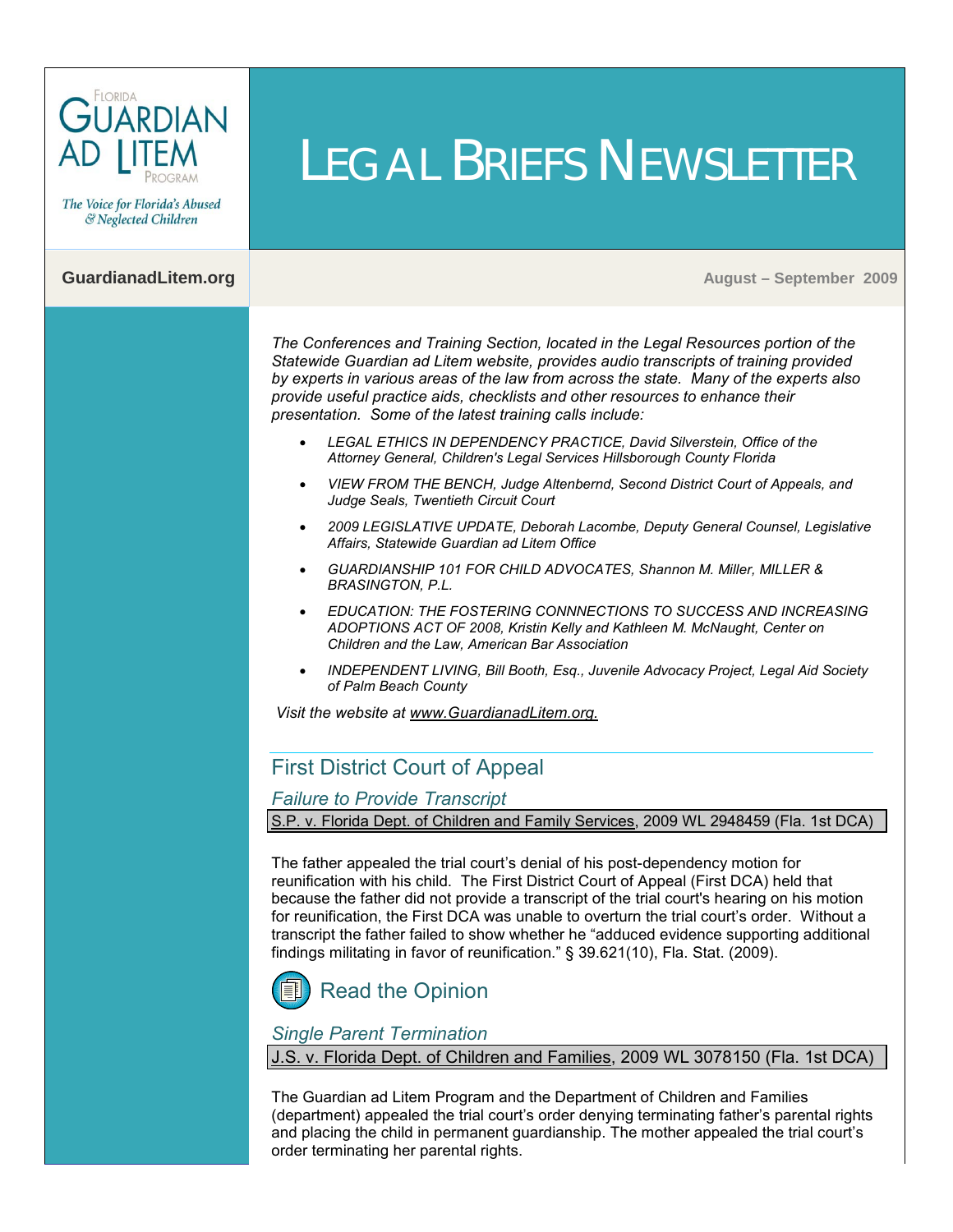### Florida Guardian ad Litem Legal Briefs Newsletter

The child was adjudicated dependent in 2004 based on the parent's home being "hazardous and unsanitary" and that the child was exposed to domestic violence. The parent's case plan included tasks to prevent the risk that the child would be exposed to domestic violence and to remedy the conditions of the home. The department then filed Petition for Involuntary Termination of Parental Rights, basing the termination on § 39.806(1)(c) and (e), Fla. Stat. (2006).

The psychologist, the guardian ad litem, and the department all recommended terminating the rights of both parents. The parent's had failed to complete their case plans in that the home was still unsanitary and both parents were living there; the mother had mental health issues that were unresolved; and a psychologist testified that the parent-child relationship had been reversed as the child had assumed the care-taking role.

**The Mother**. The trial court terminated the mother's parental rights. The trial court held that "the circumstances that caused the creation of the case plan had not been significantly remedied"; and "circumstances existed to justify terminating one parent's rights without terminating the rights of the other." § 39.811(6)(d) and (e). The mother appealed, alleging that the trial court erred in finding grounds for a single-parent termination under § 39.811(6).

The First District Court of Appeal (First DCA) agreed, holding that the trial court failed to appropriately consider the additional factors required and listed in §39.811(6). The trial court held that the mother meet the additional factors as she had children who she had her rights involuntarily terminated. The First DCA held that the court erred "because neither the department nor GAL submitted competent, substantial evidence of this fact at the termination of parental rights trial."

Secondly, §39.811(6)(e) "enumerates specific grounds that are sufficient to support a single-parent termination." The mother's rights were terminated under §39.806(1)(c) and (e) which are not included in the grounds that are sufficient to support a single-parent termination.

The trial court placed the child in permanent guardianship removing any harm to the child that might otherwise "demand" the termination of the mother's parental rights. The First DCA reversed the trial court's order terminating the mother's parental rights.

**The Father**. The trial court found that the department had not established the father's failure to substantially comply with the case plan. The trial court held that the issues regarding the unsanitary conditions of the home were because of the mother and her mental health issues. In lieu of terminating the father's rights, the trial court decided to place the child in permanent guardianship.

The First DCA held that the trial court erred in declining to find grounds for termination of the father's parental rights under  $\S$  39.806(1)(e). The trial court found that the father substantially complied with his case plan and yet found that the home, that he and the mother shared, was still unsanitary and unsafe for the child. The mother's rights had been terminated for failure to substantially comply because of the hazardous conditions of the house. The orders of the mother and father were irreconcilable. "Even if the father did not cause the condition of the home, the trial court's recognition that the home was still hazardous indicates that the father failed to take the necessary steps to remedy the problem, thus falling into non-compliance with the case plan."

The First DCA held that the trial court failed to "address specifically each of the manifest best interests factors enumerated in § 39.810." Although the trial court is not required to make specific written findings as to each factor, Florida Rule of Juvenile Procedure 8.260(a) requires all orders issued in juvenile proceedings to contain specific findings of fact and conclusions of law.

The First DCA held that the trial court's factual findings were "insufficient to facilitate meaningful appellate review." If the trial court's "failure to make adequate factual findings interferes with an appellate court's ability to determine whether an abuse of discretion has occurred, reversal is necessary."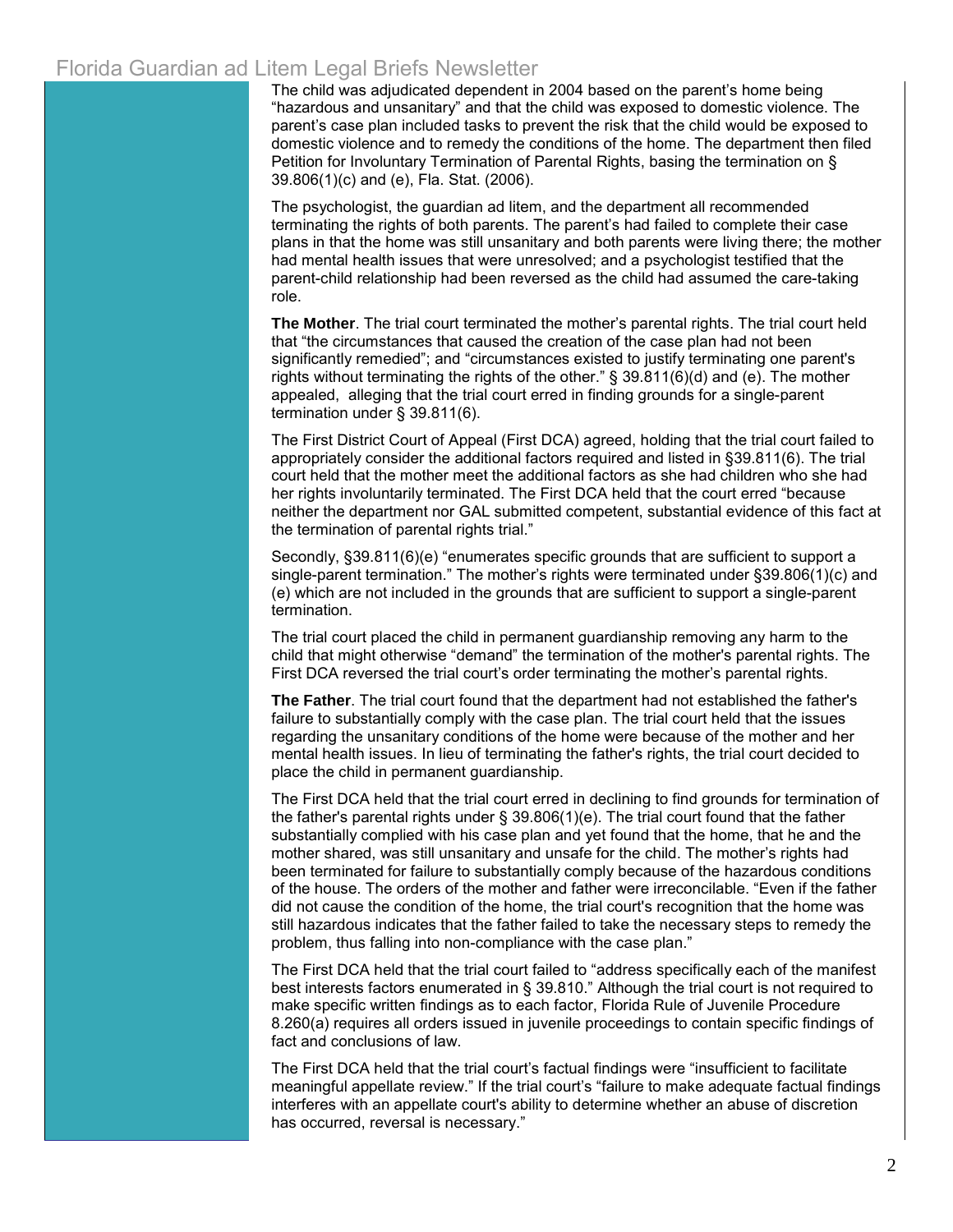[Read the Opinion](http://opinions.1dca.org/written/opinions2009/09-29-2009/09-1046.pdf)

Second District Court of Appeal *Single Parent Termination* In re R.R., 2009 WL 2767214 (Fla. 2d DCA)

The mother appealed the trial court's order terminating her parental rights. Both the father and mother's parental rights had been terminated by the trial court, but on appeal the order terminating the father's parental rights was reversed. The mother contends that because the trial court did not establish grounds for the mother's single parent termination, the termination must be reversed.

The Second District Court of Appeal (Second DCA) agreed with the mother stating that "unique problems arise when both parents' parental rights are terminated in a single proceeding and the appellate court subsequently determines that the termination of one parent's rights was improper." Section 39.811(6) requires a trial court to consider additional factors when terminating one parent's rights without terminating the rights of the other parent. Those factors are:

(a) If the child has only one surviving parent;

(b) If the identity of a prospective parent has been established as unknown after sworn testimony;

(c) If the parent whose rights are being terminated became a parent through a single-parent adoption;

(d) If the protection of the child demands termination of the rights of a single parent; or

(e) If the parent whose rights are being terminated meets any of the criteria specified in § 39.806(1)(d) and (f)-(i).

The mother's rights were terminated because of failure to complete her case plan (§ 39.806(1)(e)) which is not a ground specified in § 39.811(6)(e). Additionally the Department of Children and Family Services did not introduce evidence to establish any other ground for termination under § 39.811(6)(a) through (d).

The Second DCA reversed and remanded for further proceedings.

[Read the Opinion](http://www.2dca.org/opinions/Opinion_Pages/Opinion_Page_2009/August/August%2002,%202009/2D08-4467.pdf)

#### *Disparate Treatment of Similarly Situated Children* In re R.R., 2009 WL 2767215 (Fla. 2d DCA)

The father appealed the trial court's order terminating his parental rights to his son. The father had four children. The Department of Children and Family Services (department) filed two separate dependency petitions (one for the three oldest and another for the youngest) as the youngest child had a different mother. The case plans in both cases were identical and primarily dealt with the father's substance abuse. The department filed a termination petition as to the youngest child but not as to the oldest three because "the older children would have had to consent to adoption, they had each indicated that they would not consent, and thus termination would have resulted in them lingering in foster care." The three older children were eventually reunited with the father. The father's parental rights were terminated as to the youngest child.

The Second District Court of Appeal (Second DCA) expressed concern over the disparate treatment of the children. The Second DCA held that the "department may not make its decision as to whether to seek termination of parental rights solely on its assessment of the "adoptability" of each individual child with no reference to the least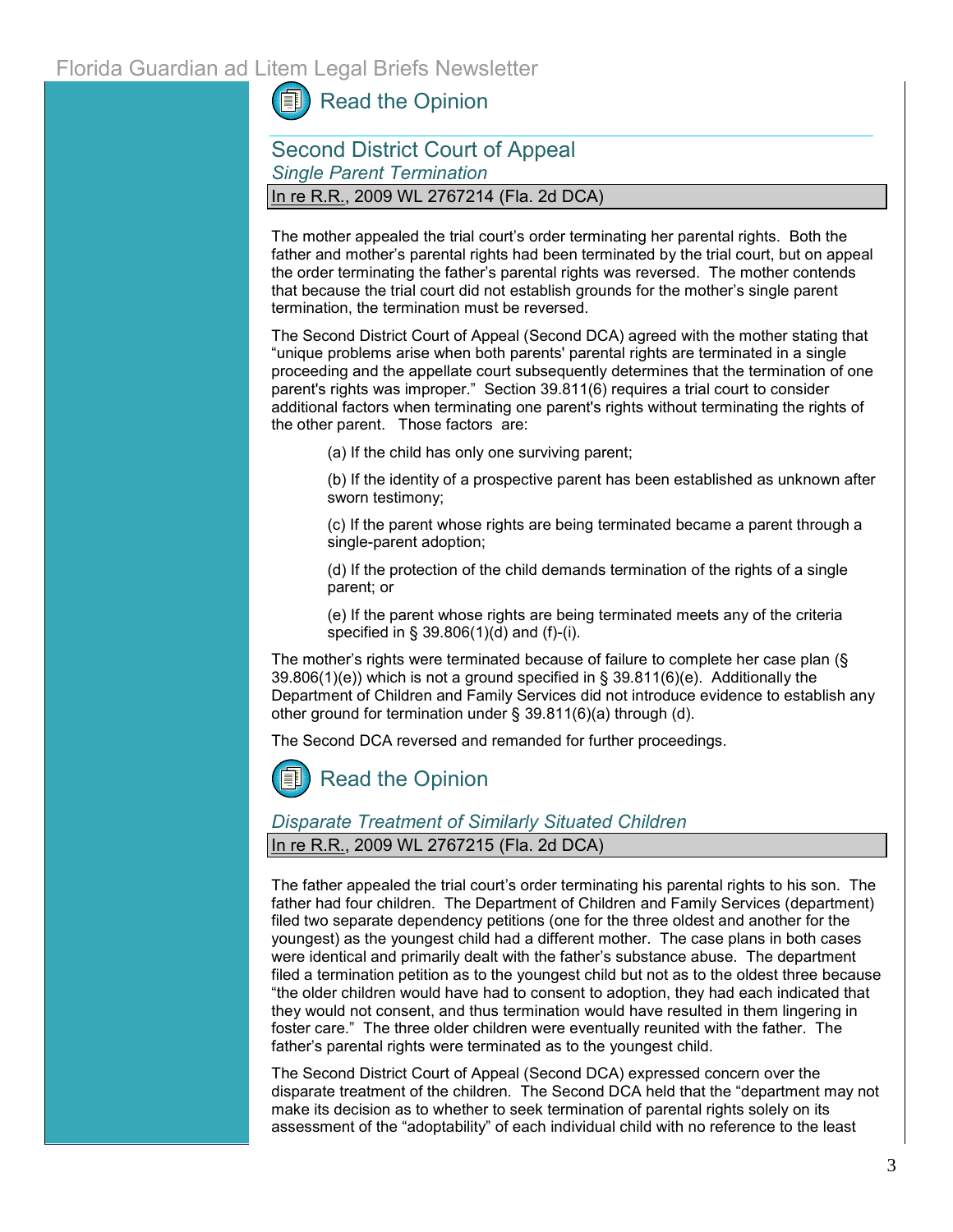### Florida Guardian ad Litem Legal Briefs Newsletter

restrictive means of protecting that child from harm."

The Second DCA reversed and remanded the case.



### *Unmarried Biological Father –Right to Notice and Consent to Adoption* K.D. v. Gift of Life Adoptions, [Inc.](http://web2.westlaw.com/find/default.wl?rs=WLW9.09&ifm=NotSet&fn=_top&sv=Split&findtype=l&docname=CIK(LE00082829+LE10142166+LE00199051)&db=CO-LPAGE&vr=2.0&rp=%2ffind%2fdefault.wl&mt=FamilyLawPrac), 2009 WL 2901298 (Fla. 2d DCA)

An unmarried biological father sought review of the final summary judgment terminating his parental rights based on his failure to file a claim with the Putative Father Registry and a pledge of commitment to his biological child. He raises five issues on appeal. First, that he was unable to file a claim of paternity form and comply with § 63.062(2) because the circuit court delayed too long in appointing counsel. Second, his handwritten response to the petition complied with the statutory requirements. Third, the notice of the petition was insufficient to inform him of his obligations. Fourth, Gift of Life Adoptions (GLA) should have provided him notice of his obligations to preserve his rights before filing the petition for termination of parental rights. Finally, that the court erred in resolving factual disputes about his compliance with the notice requirements in a summary judgment proceeding.

In order for an unmarried biological father to preserve his rights to notice and consent to adoption, he must fulfill the obligations in §§ 63.054, and 63.062(2). The statute requires that the unmarried biological father file a claim of paternity before a petition for termination of parental rights is filed. § 63.054(1). In fact, "the Office of Vital Statistics is precluded from recording a claim of paternity filed after the filing date of a petition for termination of parental rights." In this case, the father was served notice after the petition for termination of parental rights had already been filed. The father was then unable to fulfill the requirements of §63.054 as he was precluded from being able to file a claim of paternity. The Second DCA held that the trial court erred in terminating parental rights as the unmarried biological father did not have sufficient or timely notice nor was he given an opportunity to comply.

The Second DCA held that "GLA's failure to provide notice of the intended adoption plan at least thirty days before filing the petition for termination of parental rights requires reversal."

# [Read the Opinion](http://www.2dca.org/opinions/Opinion_Pages/Opinion_Page_2009/September/September%2011,%202009/2D08-6403co.pdf)

#### *Placement in Permanent Guardianship*

#### In re J.S., 2009 WL 3151342 (Fla. 2d DCA)

The mother appealed the trial court's order placing her children in permanent guardianship and terminating supervision. The trial court found that the mother was unemployed, lacked stable housing, and was noncompliant with domestic violence and couples counseling.

The Second District Court of Appeal (Second DCA) held that the trial court was required to explain why reunification with the mother was not possible. The order made only a general reference to "the circumstances from which the court previously based its findings that the children are dependent." The Second DCA also held that the trial court erred in placing the children in permanent guardianship as evidence introduced to the trial court showed that the mother was making "determined efforts" to rehabilitate herself. Testimony also showed that the children were in a secure and stable placement.

The Second DCA reversed and remanded for reinstatement of the most recent case plan.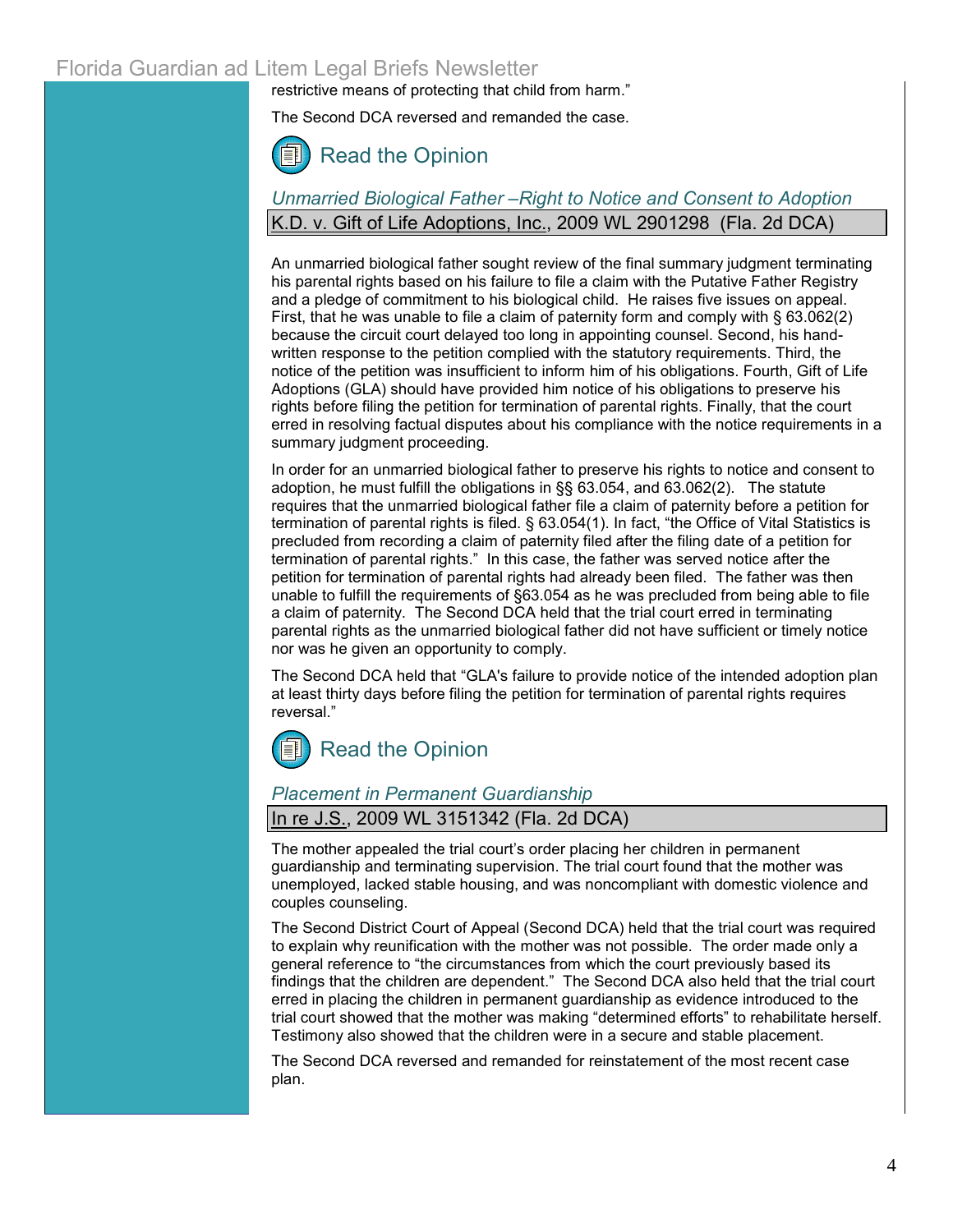## [Read the Opinion](http://www.2dca.org/opinions/Opinion_Pages/Opinion_Page_2009/October/October%2002,%202009/2D09-404.pdf)

### Third District Court of Appeal *Grandparents Visitation Order after Child Reunified*

D.G. v. Department of Children and Families, 2009 WL 2601876 (Fla. 3d DCA)

The father sought a writ of certiorari, quashing the trial court's non-final order granting the maternal grandparents unsupervised weekly and biweekly visitation rights with the father's child, after the children had been returned to the father. The Third District Court of Appeal (Third DCA) held that in order grant "a writ of certiorari, this Court must find that:

- (1) the trial court departed from the essential requirements of the law;
- (2) this departure will result in material injury for the remainder of the case; and
- (3) the departure cannot be corrected on postjudgment appeal."

Grandparents are entitled to visitation rights when the child "has been adjudicated a dependent child and [has been] taken from the physical custody of the parent." However, all such visitation rights terminate "when a child has been returned to the physical custody of his or her parent." § 39.509(4)"

The Third DCA held that the trial court departed from essential requirements of law as the child had been returned to the father, and the father did not pose a threat of harm to the child.

The father's petition was granted and the order was quashed.

# [Read the Opinion](http://www.3dca.flcourts.org/Opinions/3D09-1730.pdf)

#### *Neglect – Definition*

R.S., Sr. v. Department of Children and Family Services, 2009 WL 2513826 (Fla. 3d DCA)

The parents appealed the trial court's order finding their child dependent. The Department of Children and Family Services (the department) based the petition on the parent's neglect of the child. § 39.01(14)(a), Fla. Stat. (2007). "[N]eglect" occurs when a child ... is permitted to live in an environment when such ... environment causes the child's physical, mental, or emotional health to be significantly impaired or to be in danger of being significantly impaired." *See* § 39.01(43).

The parent's lived in separate houses. The father was arrested in his home while the child was at his house. However, the child was not regularly permitted to go to his father's house nor was he present when the father participated in illegal activities. The trial court found the child dependent because "(1) the father brought his son on occasion to his home; (2) cocaine, cash, and an unsecured firearm were found in the father's home; and, (3) the child was "present at the Father's house on the day of the parents' arrest, went to school within 25 feet of the Father's home, and frequently visited his friend next door to his Father's home on a regular basis."

The Third District Court of Appeal (Third DCA) held that "the trial court unlawfully expanded the reach of the case law of neglect." The department focused on the word *environment* in § 39.01(43), which would include "the totality of the child's exposure." The Third DCA did not expand the definition to include the *totality of the child's exposure* but instead interpreted "*live in an environment*" to mean *where the child lives*.

The Third DCA reversed the dependency adjudication as the child did not reside with the father at any time relevant to the dependency adjudication.